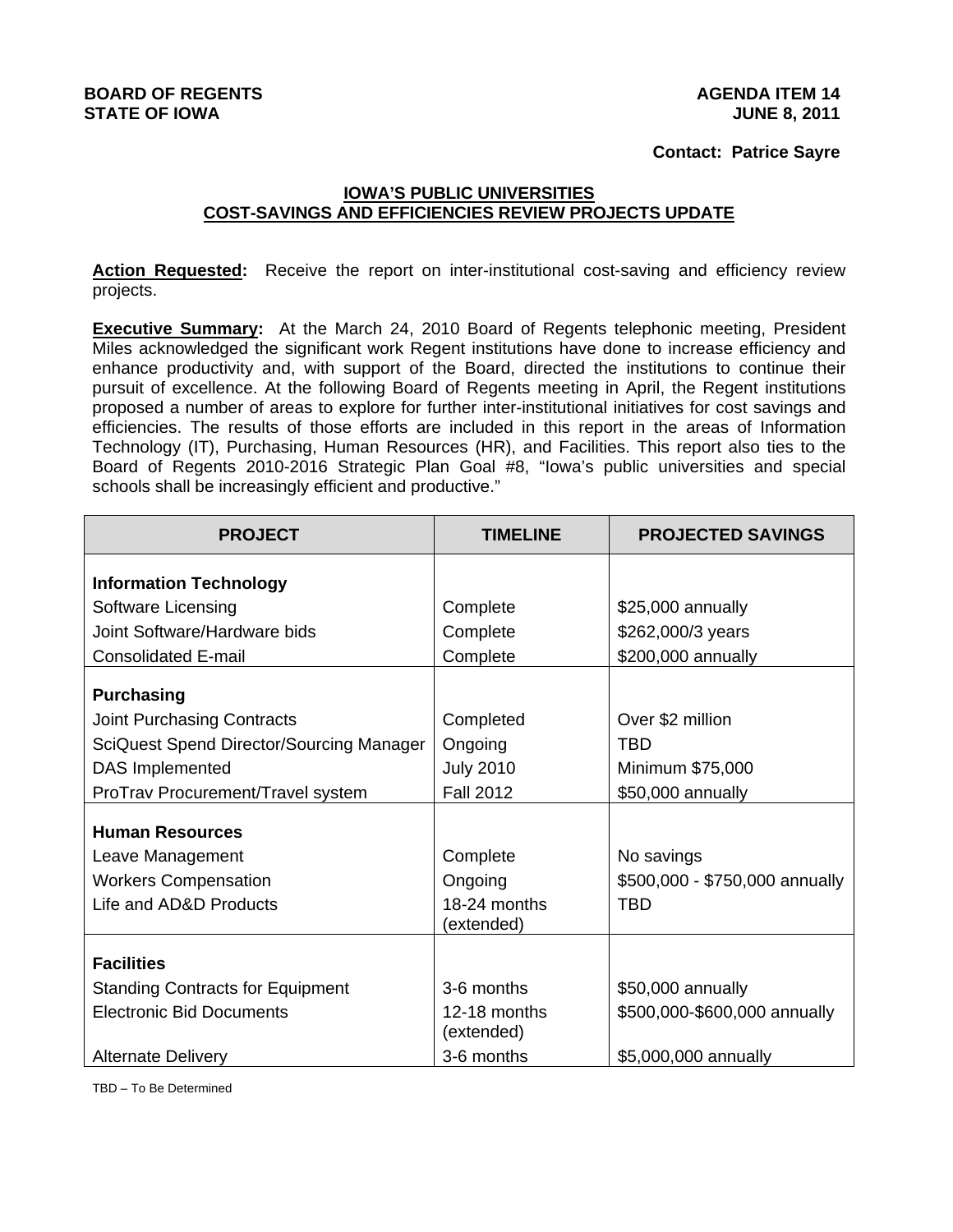**Background:** University personnel and Board Office staff convened two inter-institutional retreats to share best practices and discuss ideas on collaborations/consolidations based on the March 2010 directive and guidance. Leaders from each of the major operating units (IT, Purchasing, HR, and Facilities) evaluated project recommendations for potential savings/efficiencies based on the principles and processes outlined below. A third retreat was held with Vice Presidents of Business and Finance, University Directors and Board Office staff to discuss and prioritize the proposals; these proposals were brought to the Board's April 2010 meeting. Over the past year, these ideas were more fully explored; some were implemented and others are still under study.

Statement: The Regent Universities continue to enthusiastically support collaborative initiatives that yield efficiencies within and between the Regent institutions. The Regent universities will continue to effectively engage in efforts to substantially reduce university costs and/or enhance the quality of services and programs. The principles and process will guide the evaluations of proposed initiatives and focus each using data to drive decisions. This will ensure that limited resources will legitimately produce substantial savings, and/or enhance quality of services and programs.

### Guiding Principles:

- Collaboration/consolidation efforts must maintain or improve the quality and effectiveness of each university.
- Collaborations/consolidations should not introduce complexities or risks to infrastructure, business processes, or end-user experiences.
- No university should pay more for a service or product than they could otherwise obtain on their own.
- Collaborations/consolidations should occur where they make sense. Given the differing missions of the universities, some projects may only involve two institutions.

#### Process:

- A limited number of projects will be selected for evaluation, based on the interinstitutional assessment of a project's likelihood for success.
- Each proposed project will be evaluated for:
	- o Potential cost savings and time to recoup investment
	- o Impact on staff effort to complete project
	- o Project timeline
	- o Impact on existing infrastructure
	- o Impact to university business processes
	- o Impact to students, faculty, and staff
	- o Impact on Board of Regent policies, state statutes, existing contracts with vendors, and organized labor agreements
- Selection of projects for implementation will be approved by each university; funding and staff will be identified, and a detailed work plan will be developed to achieve the specified outcomes.

Presented in the following pages by operational area is the status of the proposed projects.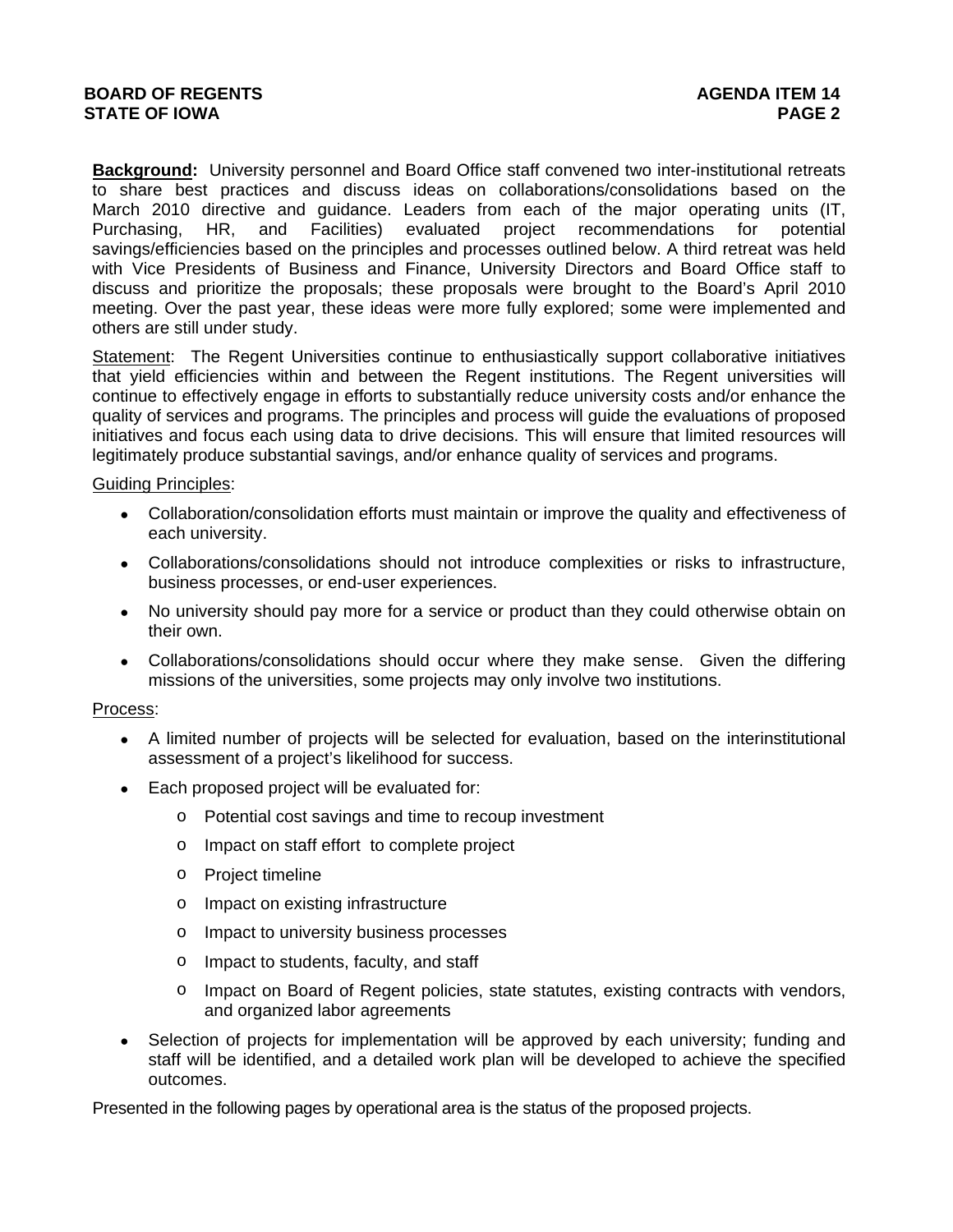# **INFORMATION TECHNOLOGY**

Information Technology is deeply integrated into the core missions of the universities: teaching, research, and service. The technology required to support cutting-edge research or provide engaging educational experiences for tens of thousands of graduate and undergraduate students is complex and unique. To be successful, the universities must design, develop, integrate, and operate their systems in ways that are tailored to and focused on their core missions. T also plays a critical role in patient care and the efficient operation of the University of Iowa Hospital and Clinics.

The universities are successfully managing information technology and keeping pace with the explosive growth and use over the last 10 years. This has been accomplished with flat or reduced budgets by constantly employing new efficiencies and increased effectiveness. Long term, the most value will be in the continued collaboration and avoidance of future costs through reducing duplication of effort, sharing solutions and ideas, and jointly implementing new technologies.

All three universities consistently rank near the top in terms of productivity and efficiency.

| <b>IT Peer Comparisons</b>     | <b>UNI Rank</b>                | <b>ISU Rank</b>                | <b>SUI Rank</b>                |
|--------------------------------|--------------------------------|--------------------------------|--------------------------------|
| ITS funding per faculty,       | 2 <sup>nd</sup> Most Efficient | 3 <sup>rd</sup> Most Efficient | 2 <sup>nd</sup> Most Efficient |
| staff and student              | of 9 Peers Reporting           | of 11 Peers Reporting          | of 8 Peers Reporting           |
| <b>Headcount</b> supported per | 3 <sup>rd</sup> Most Efficient | 2 <sup>nd</sup> Most Efficient | 1 <sup>st</sup> Most Efficient |
| FTE ITS worker                 | of 9 Peers Reporting           | of 11 Peers Reporting          | of 8 Peers Reporting           |
| Computers supported per        | 3 <sup>rd</sup> Most Efficient | 2 <sup>nd</sup> Most Efficient | 1 <sup>st</sup> Most Efficient |
| FTE ITS worker                 | of 9 Peers Reporting           | of 11 Peers Reporting          | of 9 Peers Reporting           |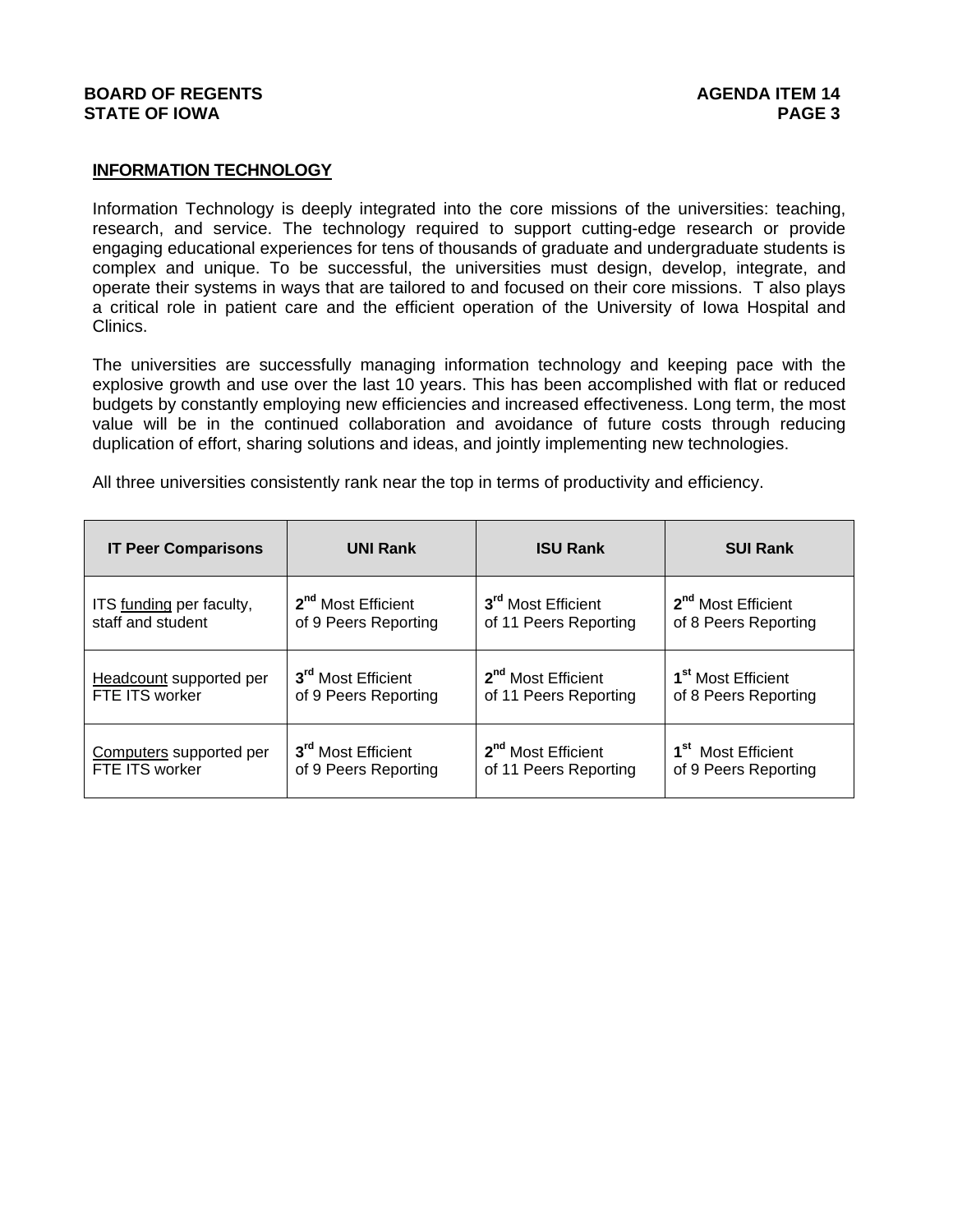#### Project Update:

### **1. Software Licensing**

Project - This project had two phases: 1) to review the software titles licensed by each campus and identify possibilities for cost savings via consolidation or standardization of licenses, and 2) to investigate the possibility of cost savings by utilizing concurrent usage licenses in bigger shared pools across the 3 campuses.

Result - A thorough review of the software titles that are licensed on each campus was completed and potential candidates for cost savings were identified. The vendors of these titles were then engaged to determine actual cost savings potential. This effort has been challenging due to differing vendor licensing policies and the confirmation that current pricing on most products at the 3 universities is already at the highest markdown offered due to educational discounts. The consolidated volume has not produced additional savings in most cases. Annual savings of about \$25,000 have been realized**,** primarily benefitting UNI as part of the Microsoft Campus Agreement.

The vendor negotiations have resulted in additional benefits in terms of more favorable license terms, such as upgrades to unlimited campus licenses, for the same cost and lower built-in annual cost increases for some titles than each university was able to get on its own. Additionally, SUI was able to persuade some vendors to allow ISU and UNI to receive pricing that was negotiated by the Committee for Institutional Cooperation (CIC), even though those universities are not one of the 13 university members of the CIC.

A major benefit of this effort is that a standardized a process has been refined to collaboratively review software titles as they are up for renewal to determine if any economies can be gained. This assures that future savings and opportunities will be identified.

The second part of this project, to investigate concurrent license possibilities, has been disappointing. The cost savings from the licensing is not great and the complexity of providing a joint service means the increase in costs is greater than the savings.

An additional benefit of looking at the software needs at each campus has been that *iFolio*, an electronic portfolio software package that was developed at SUI, is now being used at UNI. This meant UNI did not have to buy this from another vendor, or build it themselves and the collaboration on the implementation and usage of the package have been beneficial to both UNI and SUI.

While the actual out of pocket savings for this project is modest, the relationships built and standardized processes that have been refined are beneficial for the long term and will continue to produce savings into the future.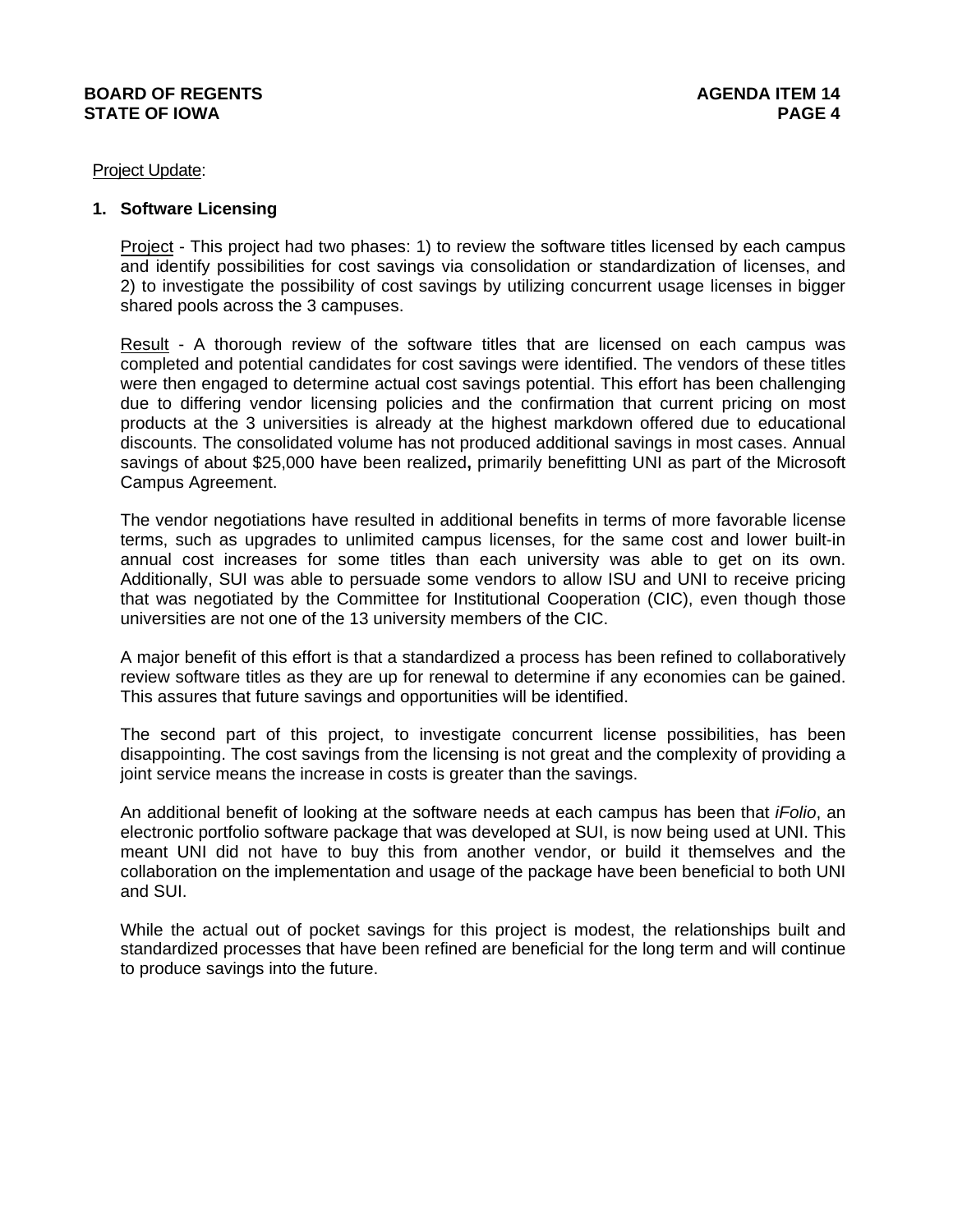# **2. Collaborative IT Purchasing and Contracts**

Project - The Regent IT and purchasing departments currently collaborate and jointly bid major IT purchases for products used on all three campuses and, as a matter of standard practice, include provisions to pass on pricing obtained by individual institutions to the others.

Results - The IT units of the Regent Universities completed a review of hardware/software bids and forwarded a list of possible joint contracting opportunities to the Universities Purchasing staff to be included in their overall efforts at joint purchasing Regent wide. These items are now considered part of the purchasing efforts and will be prioritized appropriately. Regent IT personnel will assist the purchasing departments as needed.

A new joint contract to obtain VMware virtual server software has already been completed. The 30% discount represents savings of about \$262,800 over three years. Contracts with total expenditures of \$18.8M have been identified for further review. If half of those contracts ultimately result in better negotiated pricing at an average 2% savings, the result is annual savings of \$188,000 per year.

### **3. Consolidated E-mail**

Project - This effort is to identify opportunities to reduce costs by consolidating services or developing joint strategies for outsourcing. The Regent universities individually provide e-mail service for students, faculty, and staff - nearly 100,000 constituents.

Results - The Regent Universities have had considerable success standardizing and consolidating email services on their campuses. Savings of more than \$200,000 have been realized Regent-wide and resulted in single, campus-wide email systems at each University, as well as one for the University of Iowa Hospitals and Clinics. Analysis for savings to further consolidate Regent-wide does not show potential for efficiency or cost savings. The increased size and complexity of a much larger system actually increases costs.

Analysis of outsourcing email services is ongoing. There do not appear to be any efficiencies or cost savings to be realized by having a Regent-wide outsourcing effort. The cost to each university from the outsourcing vendors will be the same. Outsourced services to date are:

- Iowa State University has successfully outsourced its student email services and recorded savings of about \$25,000 annually, primarily by eliminating the need to replace end-of-life student email servers.
- The University of Northern Iowa is in the process of a complete evaluation of all email and calendaring for all constituents that would replace their aged systems. Potential annual savings at UNI are minimal, but savings of a few hundred thousand dollars could be recorded in lieu of replacing all the legacy email systems on campus.
- The University of Iowa is participating in a joint effort with 12 major research universities to engage the major email outsourcing vendors to redefine their service offerings to better meet the needs of universities. This effort is expected to be complete in the summer of 2011, at which point decisions can be made regarding outsourcing potential. Outsourcing student email is an expected outcome with potential savings in the same range as ISU, about \$25,000.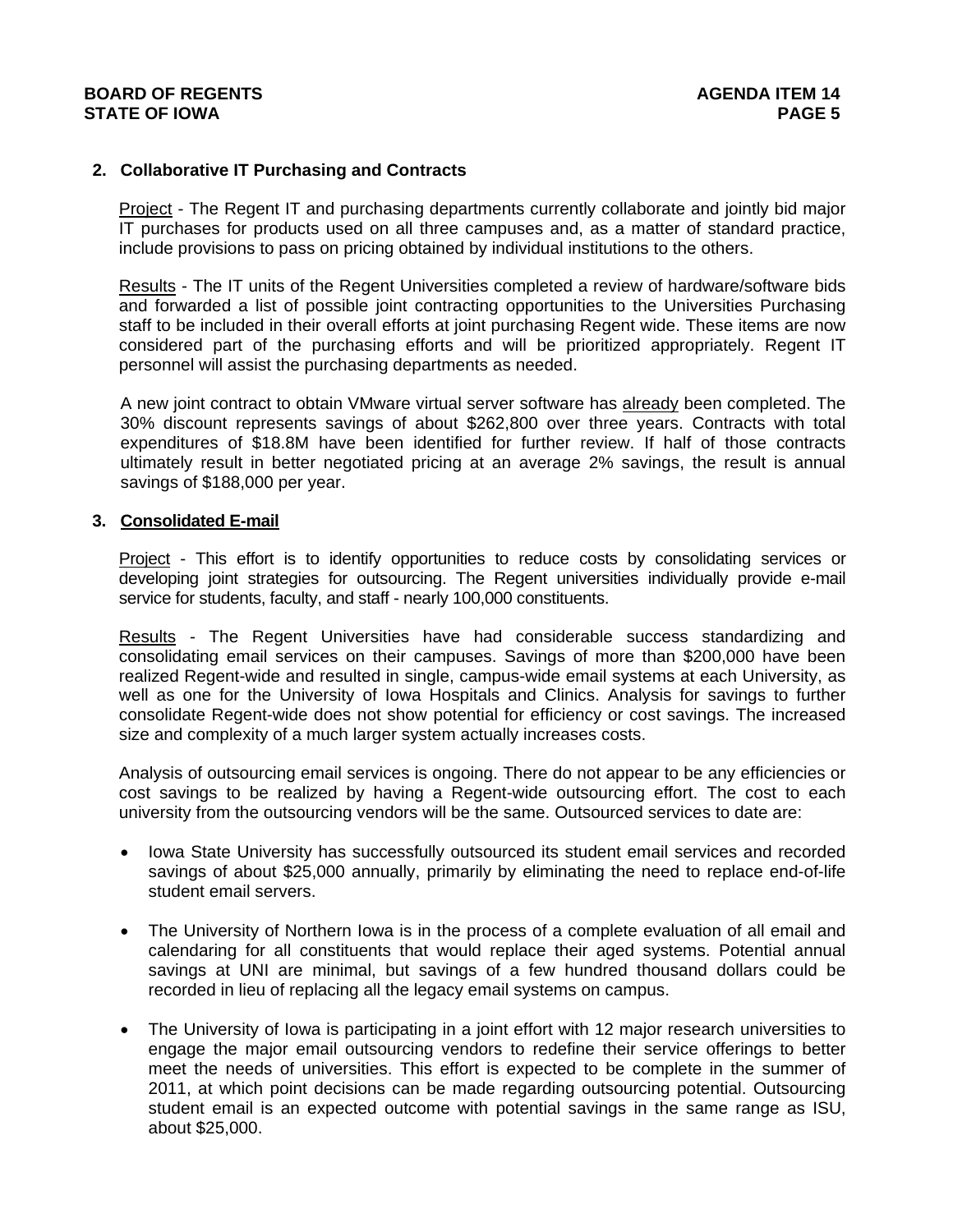# **PURCHASING**

Regent universities have engaged in collaborative purchasing for many years. These continued joint contracting efforts currently produce annual savings of \$44 million. An additional \$17.2M in combined savings in FY 2010 was derived from strategic sourcing efforts on the individual campuses by transferring purchases to master agreements, competitive bidding, negotiating additional rebates and standardization on products. The overall dollar savings of over \$61M, or 6.4% of the total combined Board of Regents purchases, is remarkably higher than the national Best Practice in Higher Education of 2% savings on annual procurement spend. In addition, it far exceeds the Average Best Practice in the Private Sector of 3.75% savings on annual procurement spend.

Over 65% of the total Regent purchasing spend is managed through strategic partnerships with vendors (strategic sourcing). On average, the Regent universities' cost to process a dollar of spend through central procurement is \$.004, under benchmarks in the private sector at one-half a cent (\$.005).

#### Project Update:

#### **1. Joint Purchasing Contracts**

The Regent universities have a long history of cooperative contracting efforts that began in 1989. Joint Regent contracting became a focused priority in 1992 at the Board's direction; since then purchases through joint contracting efforts have grown rapidly. In FY 2010, combined Regent contract spend through joint contracting totaled \$286 million, an increase of 165% over the previous ten years.

As multiple cooperative contracts have been developed over time, fewer opportunities exist as candidates for further collaboration. Spend analysis by each institution shows that only a small amount of spend may be a candidate for new cooperative contracting, and at most would result in a conservative savings of an additional \$700,000 of joint Regent contract savings spread over multiple projects, each with relatively smaller individual savings. On a conservative basis, the resource commitment increases by a factor of 4 for collaborative efforts and must be weighed against the need to respond appropriately and in a timely manner to campus customers. The resource commitment factor is due to the added complexity of multiple stakeholders compared to similar projects conducted on a campus-wide basis. This is also evidenced by the national trend for separate positions and departments for dealing exclusively with strategic sourcing activities.

Over the last five years, Regent purchases on Department of Administrative Services state contracts have increased 23% to almost \$10 million per year. In the same time period, Regent purchases from Iowa Prison Industries have tripled to approximately \$2 million annually.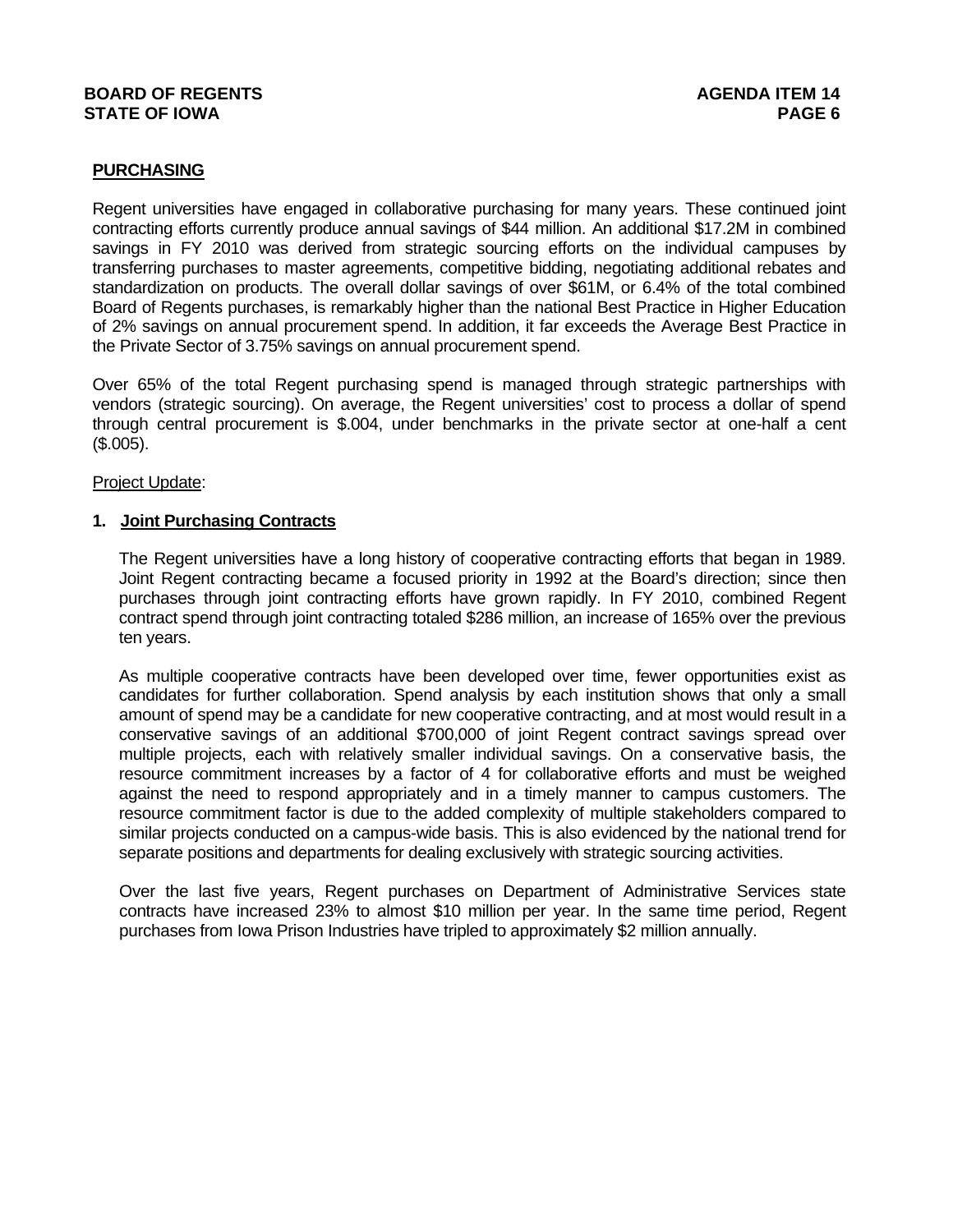# **Joint Purchasing Contracts explored:**

| <b>Joint Contract</b>                                             | <b>Participants</b>                                         | <b>Completion Date</b>                             | <b>Savings</b>                                                   |
|-------------------------------------------------------------------|-------------------------------------------------------------|----------------------------------------------------|------------------------------------------------------------------|
| Bio safety cabinets                                               | All                                                         | <b>Awarded to NuAire</b>                           | \$47,600                                                         |
| VM Ware software                                                  | UNI, SUI, ISU                                               | Awarded                                            | \$1.6 million over<br>5 years                                    |
| Office supply contract                                            | UNI, SUI, ISU, DAS,<br><b>DOT</b>                           | Awarded to Office Max                              | Minimum of<br>\$300,000                                          |
| Procurement card services                                         | UNI, SUI, ISU - Adding<br>DAS and political<br>subdivisions | Awarded to US Bank                                 | \$100,000<br>additional rebate<br>for extending to<br><b>DAS</b> |
| <b>Emergency Disaster</b><br><b>Services</b>                      | UNI, SUI, ISU, DAS,<br><b>DOT</b>                           | Awarded to<br>ServiceMaster & Cotton<br><b>USA</b> | \$944,000*                                                       |
| Green cleaning supplies<br>and trash bags                         | UNI, SUI - ISU under<br>contract                            | Awarded to AmSan                                   | <b>TBD</b>                                                       |
| Maintenance service<br>contracts                                  | SUI, DAS                                                    | Awarded to Specialty<br><b>Underwriters</b>        | TBD                                                              |
| Strategic partnership for<br>furniture                            | UNI, SUI -ISU under<br>contract                             | Awarded to Multiple<br>Vendors                     | TBD                                                              |
| Cell phone service<br>contracts                                   | UNI, SUI, ISU, DAS                                          | Awarded to Multiple<br>Vendors May 2011            | \$107,000/year**                                                 |
| Maintenance, repair and<br>operations(MRO)                        | UNI, ISU added; SUI<br>under contract                       | Awarded to WW<br>Grainger                          | \$150,000                                                        |
| <b>Fleet Overflow Vehicle</b><br>Lease                            | SUI, ISU, UNI                                               | Rebid June 2011                                    | <b>TBD</b>                                                       |
| Copiers                                                           | UNI, ISU, DOT, DAS                                          | Rebid June 2011                                    | <b>TBD</b>                                                       |
| Desktop/laptops                                                   | SUI, UNI, ISU                                               | Rebid June 2011                                    | <b>TBD</b>                                                       |
| <b>International Travelers</b><br>Insurance & Evacuation<br>(new) | UNI, ISU, SUI                                               | <b>June 2011</b>                                   | <b>TBD</b>                                                       |
| <b>Flex Spend Administration</b><br>(new)                         | UNI, ISU                                                    | <b>June 2011</b>                                   | \$100,000                                                        |
| <b>Library Book Binding</b>                                       | UNI, ISU, SUI                                               | Rebid June 2011                                    | <b>TBD</b>                                                       |

\* Emergency Disaster Services – ISU used this collaborative contract for the flood of August 2010. After reviewing the competitive rates of the ServiceMaster contract with non-contract rates in the marketplace, a conservative estimate of savings is \$944,000.

\*\* ISU's savings will be dependent on actual contract usage. Improved coverage and additional build out of cellular capacity on campus was offered at no charge, which will benefit users of cellular technology.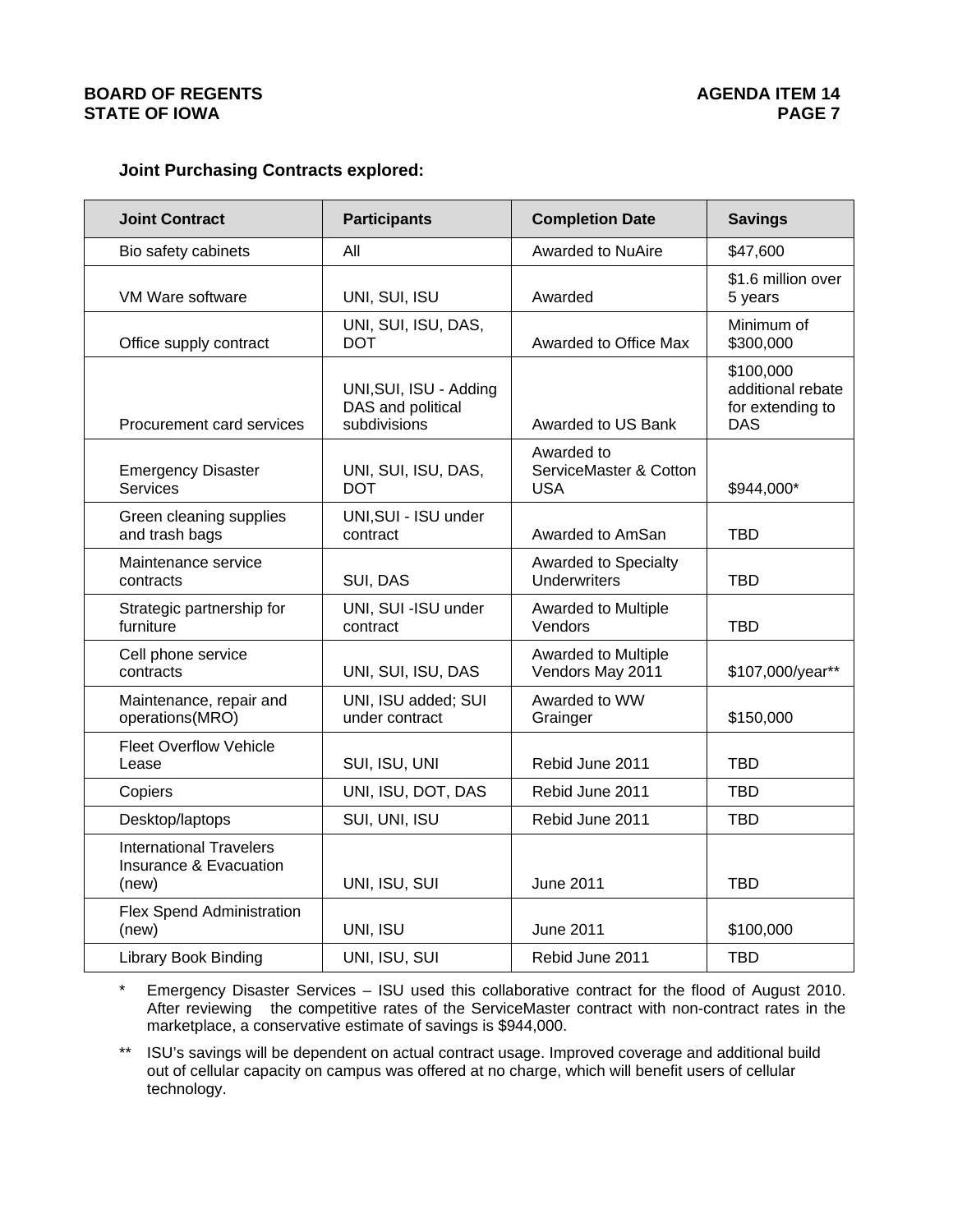# **To explore in FY 2012:**

| <b>Joint Contract</b>                               | <b>Participants</b>     | <b>Completion Date</b> | <b>Savings</b> |
|-----------------------------------------------------|-------------------------|------------------------|----------------|
| Confidential document<br>destruction                | UNI, ISU, SUI, DOT, DAS | <b>Fall 2011</b>       | TBD            |
| Recycling (study possibilities)                     | UNI, ISU, SUI, DOT, DAS | <b>Fall 2011</b>       | TBD            |
| <b>International General Liability</b><br>Insurance | UNI, ISU, SUI, DOT, DAS | <b>Fall 2011</b>       | TBD            |
| Audio/Visual Equipment                              | UNI, ISU, SUI, DOT, DAS | <b>Fall 2011</b>       | TBD            |
| Cabling and Connectors for<br>Phone/IT Systems      | UNI, ISU, SUI, DOT, DAS | <b>Fall 2011</b>       | TBD            |

# **Additional Joint Regent Contract Efforts from FY 2010**

| <b>Joint Contract</b>                                                         | <b>Participants</b> | <b>Completion Date</b> | <b>Savings</b> |
|-------------------------------------------------------------------------------|---------------------|------------------------|----------------|
| Hazardous Waste/Cylinder<br>Disposal, Explosive and<br>reactive stabilization | SUI, ISU, UNI       | Rebid April 2010       | TBD            |
| Pit Sludge Removal                                                            | Regents, DOT        | Rebid Feb. 2010        | TBD            |
| Lamp Recycling                                                                | Regents, DOT, DAS   | Rebid April 2010       | \$50,000       |
| <b>Electronics Recycling</b>                                                  | ISU, UNI, DOT, DAS  | Rebid April 2010       | \$150,000      |

# **2. SciQuest Spend Director and Sourcing Manager**

Project -

- o *Spend Director* is a third-party software that is designed to host existing master contracts and provide a market place for purchases. This system is currently operational at ISU and SUI. Both DAS and UNI are interested in this technology; however, this is a lower priority for UNI as resources are being dedicated to ProTrav (see below). Discussions with the vendor do not appear to find additional savings in a joint pricing model.
- o *SciQuest Sourcing Manager* is a third-party software designed to provide an end to end electronic bidding system. SUI currently uses this system. DAS implemented Sourcing Manager in July 2010. UNI continues to evaluate the benefits of the system for possible future implementation.

# **3. ProTrav – SUI Procurement and Travel System**

Project – Review procurement management software.

*ProTrav* is an SUI internally-developed application designed to manage procurement card and travel expenses. A group of individuals reviewed the system capabilities to determine if the system could be made portable and delivered to others for their custom use.

Result – Determined to be feasible and project will begin in Summer 2011 and will be rolled out to UNI in a phased approach starting Spring 2012.

Savings – Conservative estimate of savings for UNI is \$50,000 annually. Savings to be determined for DAS.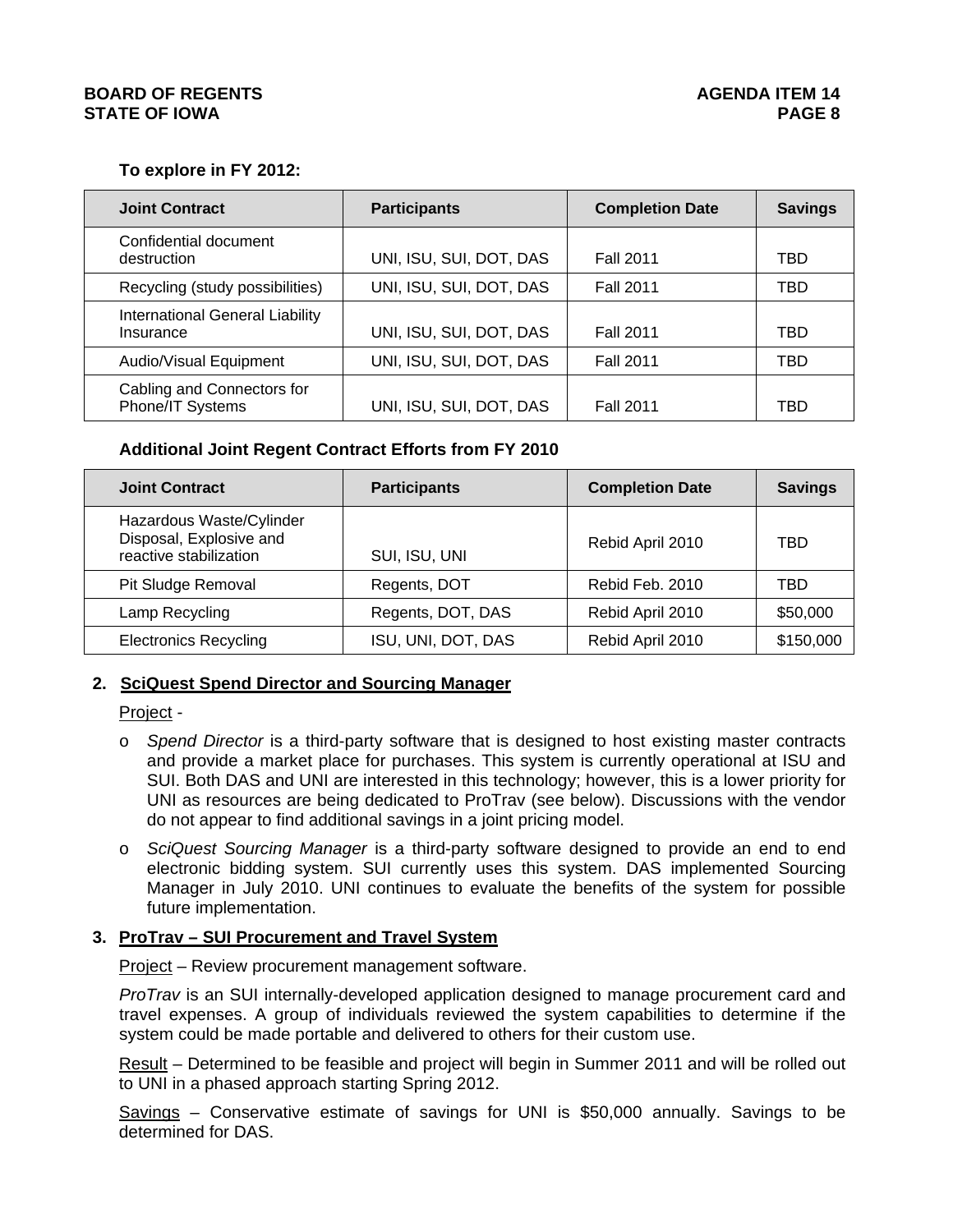### **HUMAN RESOURCES**

#### Project Update:

### **1. Leave Management**

The most common Best Practice in leave management being implemented across all industries is a Paid Time Off (PTO) program. According to 2009 data, nearly one-third of U.S. companies now use a PTO bank for annual leave as opposed to overseeing separate accrual and use programs for sick, vacation, personal days, and in some instances, named holidays. Progressive companies have gravitated to PTO solutions in that it offers employers clear financial and administrative advantages including reducing unscheduled absences and providing employees with enhanced flexibility - an important driver of employee satisfaction and engagement.

The three universities conducted a literature review about leave programs, benchmarked with other universities and community employers, and assessed current university practices, environments, and process considerations/obstacles that would need to be addressed in making changes to time off benefit programs.

Overall, the three universities have very similar time off programs (vacation, sick leave, emergency/family care giving leave, bereavement, and holiday) that are consistent with other peer institutions. Many large employers in the local labor market also have many of these programs. The universities must be competitive in their benefit offerings in order to recruit and retain the caliber of employees needed to meet university goals.

The universities are challenged in regard to absence management in the following ways:

- To manage workload and potential replacement costs when unplanned absences occur
- To manage the costs associated with chronic illness absences on both a short and long term basis
- To control costs associated with termination of employment when large vacation accrual payouts occur
- To comply with federal and state law
- To be consistent across decentralized units in application of absence recording

Based upon this initial review, it is recommended that the universities focus on improving the management of absences by:

- o Collaborating on and coordinating leave management practices that include supervisory and management tools, training resources and consistent communiqués in order to increase effectiveness and the consistent application of leave programs
- o Enhancing leave reporting mechanisms
- $\circ$  Using common terms and definitions among the universities and employee groups (i.e., family care giving leave versus emergency leave) for leave programs to assist in common training and administration
- o Assessing return to work programs to more effectively manage long term costs of chronic health conditions
- o Evaluating the interrelationships between leave programs, workers compensation and long-term disability insurance.

Further steps will require amending sections of the Iowa Code. At this time it is projected that a PTO program will not find cost savings in a modified leave management plan, and that the recommended steps above will find efficiencies.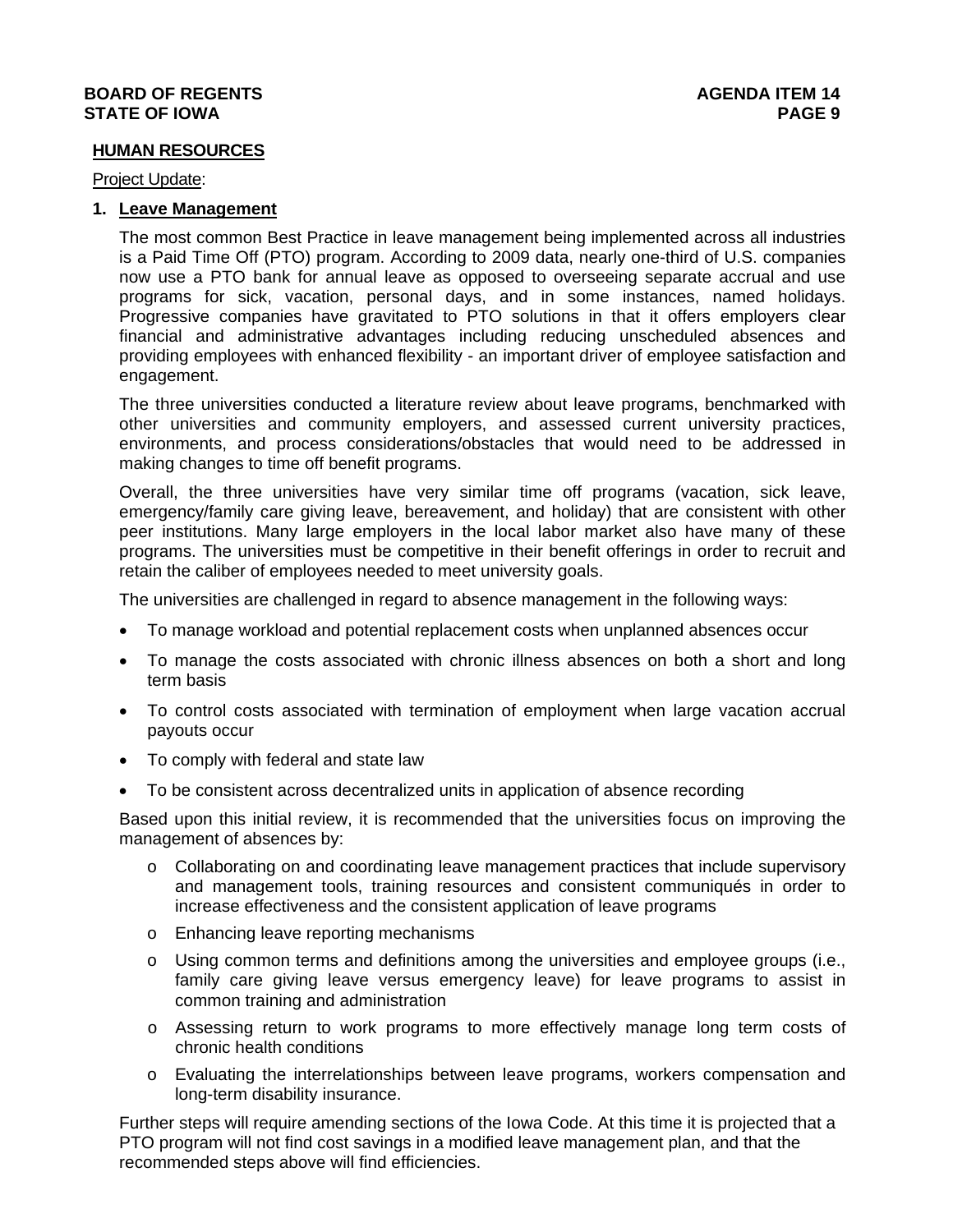### **2. Workers Compensation**

The University Human Resources Business Units explored uncoupling from the State's workers compensation system and contracting with a common vendor specifically for the Regent institutions to produce savings and greater effectiveness in managing institutional faculty and staff.

The current workers compensation system is managed by the State of Iowa Department of Administrative Services (DAS). DAS uses a third party vendor, Sedgwick CMS, to administer the claim system. DAS charges each agency and department a premium based upon their experience, management fees and payroll. DAS has assigned oversight of workers compensation to the Risk and Benefits Department for day to day administration of all of the State of Iowa agencies.

Iowa Code 8A establishes DAS and outlines its responsibilities. Section 8A.122 (3) states explicitly that the BOR and BOR institutions are not required to "obtain any service … provided by [DAS] pursuant to this chapter…" This language supports the Regent institutions legal ability to opt out of the DAS workers compensation program if it proves feasible.

The University Human Resources Business Units looked at the national landscape for workers compensation systems and found it mixed. In review of the conferences associated with the three public universities, 12 are under the State system and 11 are under University control. According to Sedgwick, on a national level, their university business is equally split between state and university control.

Comprehensive data is not available as yet, however, projected savings may be as much as \$500,000 - \$750,000 in the first year and considerably higher in the following years.

The Vice Presidents of Business and Finance met with DAS Director Mike Carroll and briefly outlined the project. Director Carroll gave permission for university HR staff to contact DAS staff to initiate a more formal data analysis. If data shows material savings, further meetings would be held with DAS to gauge the financial impact on them as well.

If projections remain positive, the universities would:

- Create an RFP for a  $3<sup>rd</sup>$  party claim provider
- Negotiate relationship and fee structure with the State Attorney General's Office in handling legal issues
- Develop a timeline for completion targeting conversion to occur at the beginning of calendar year 2012.

### **3. Life and Accidental Death & Dismemberment (AD&D) Products**

The universities currently use a common insurance vendor, Principal Financial Group, for life insurance with unique design features under each university plan. All three universities contribute towards the cost as follows: UNI \$850k, ISU \$2.06M, and SUI \$9.9M annually.

The universities have unique funding arrangements with Principal Financial Group on its insurance products. For example, under the UNI and SUI plans, an annual dividend and interest payment is received based on actual experience. This return has proved advantageous to UNI and SUI over the years vs. the reduced-rate option that ISU has selected to fit their respective needs. All three schools wish to find a future funding model with the most potential to successfully hold institutional costs down at each respective institution.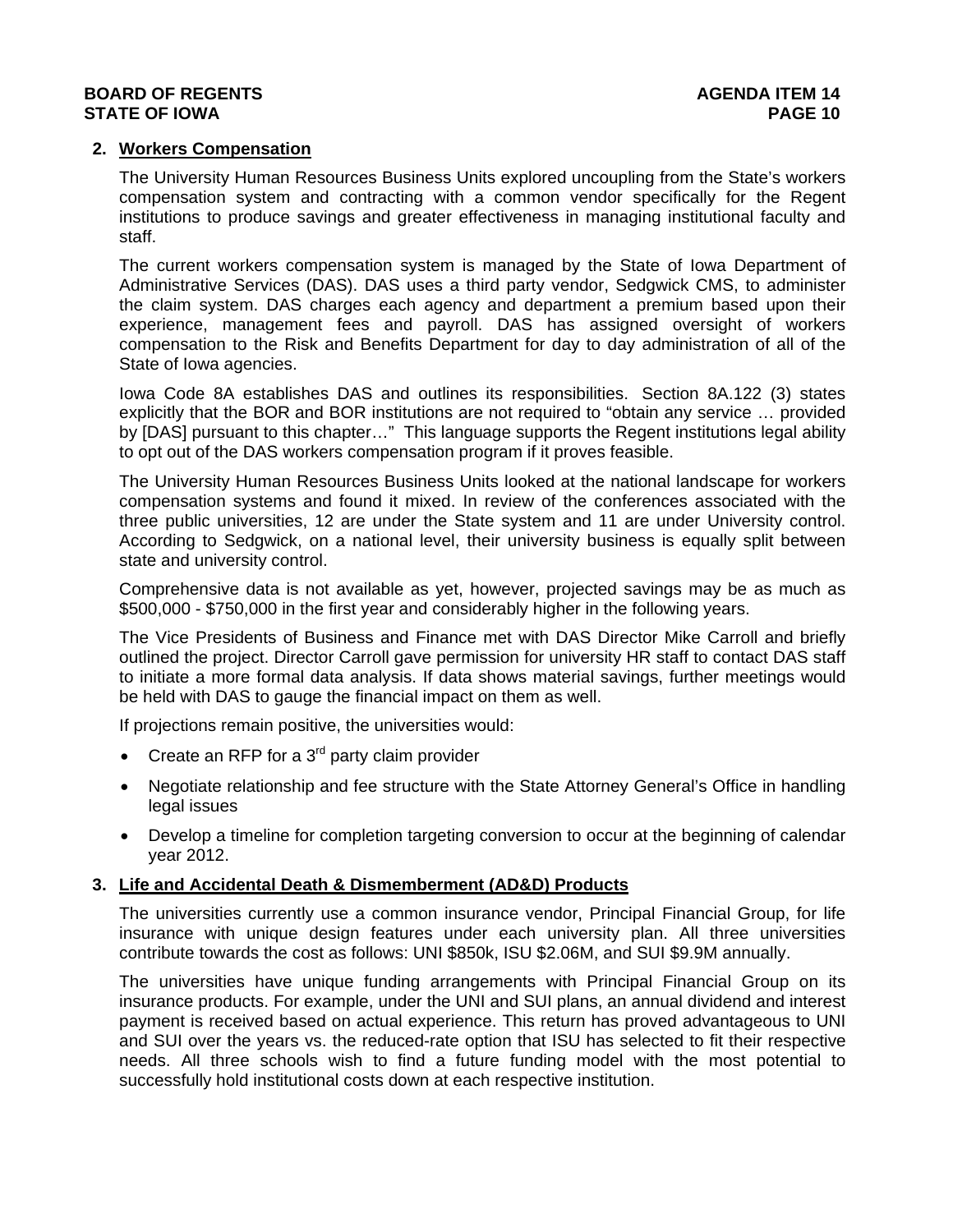Working with Principal Financial group, the universities will determine if there are potential advantages to combining into one large group for rating purposes, and whether any change would yield significant financial savings. There is interest in evaluating a reduction to the life insurance benefits for faculty and staff. The primary obstacle to a reduction in benefits is union contract language.

Under AD&D, ISU and UNI use Principal, while SUI uses Zurich. Each university has unique plan design features. There is interest in looking at a common vendor and evaluating the employer contribution practice that occurs at ISU and UNI. SUI currently has a voluntary plan with no employer contribution for the AD&D plan.

Result - Effective July 1, 2011, UNI will have a voluntary plan for faculty and professional and scientific staff, that is, no employer contribution for the AD&D insurance. ISU contributes approximately \$361k towards the cost for all employees. The primary obstacle to the elimination of an AD&D employer contributions at ISU and UNI continues to be the past practice for employees covered by the AFSCME contract.

The universities have:

- Completed a joint review and submitted finding to the Board office
- Identified potential savings to individual institutions
- Outlined recommendations for RFPs
- Identified changes to negotiated benefits in bargaining contracts
- Recommended an implementation timeline

Timeline - Project is expected to take 18 to 24 months.

Savings – A common vendor for Life insurance yields minimal savings, if any. Effective July 1, 2011, UNI is reducing the employer paid life insurance for faculty and staff from 2.5 times salary to 1.5 times salary, a savings of \$458k annually. If further changes at the universities could be made to coverage of one times salary, a savings of approximately \$4.1M would occur.

UNI also eliminated the employer-paid AD&D for faculty and staff effective at the start of the new fiscal year for a savings of \$80k annually. Changing AD&D to a voluntary plan at ISU and UNI for all employees may save as much as \$375,000 per year.

### **4. Administrative Systems Collaboration**

This added project has the University of Northern Iowa working collaboratively to implement the University of Iowa's applicant tracking system. This is a web-based system for managing the application and hiring process for faculty and staff positions and will replace UNI's existing paper-driven system. Functional specifications are near completion. UNI's central IT staff and its University of Iowa's counterparts are assessing technology requirements, each department's role, and the overall project timeline. Faculty and P&S search procedures are projected to go live July 2012.

This collaboration is estimated to save UNI \$30,000 to \$50,000 in the first year as compared to purchasing a similar software product. Subsequent savings are projected to be \$20,000 to \$40,000 per year through the elimination of annual maintenance fees associated with vendormanaged products.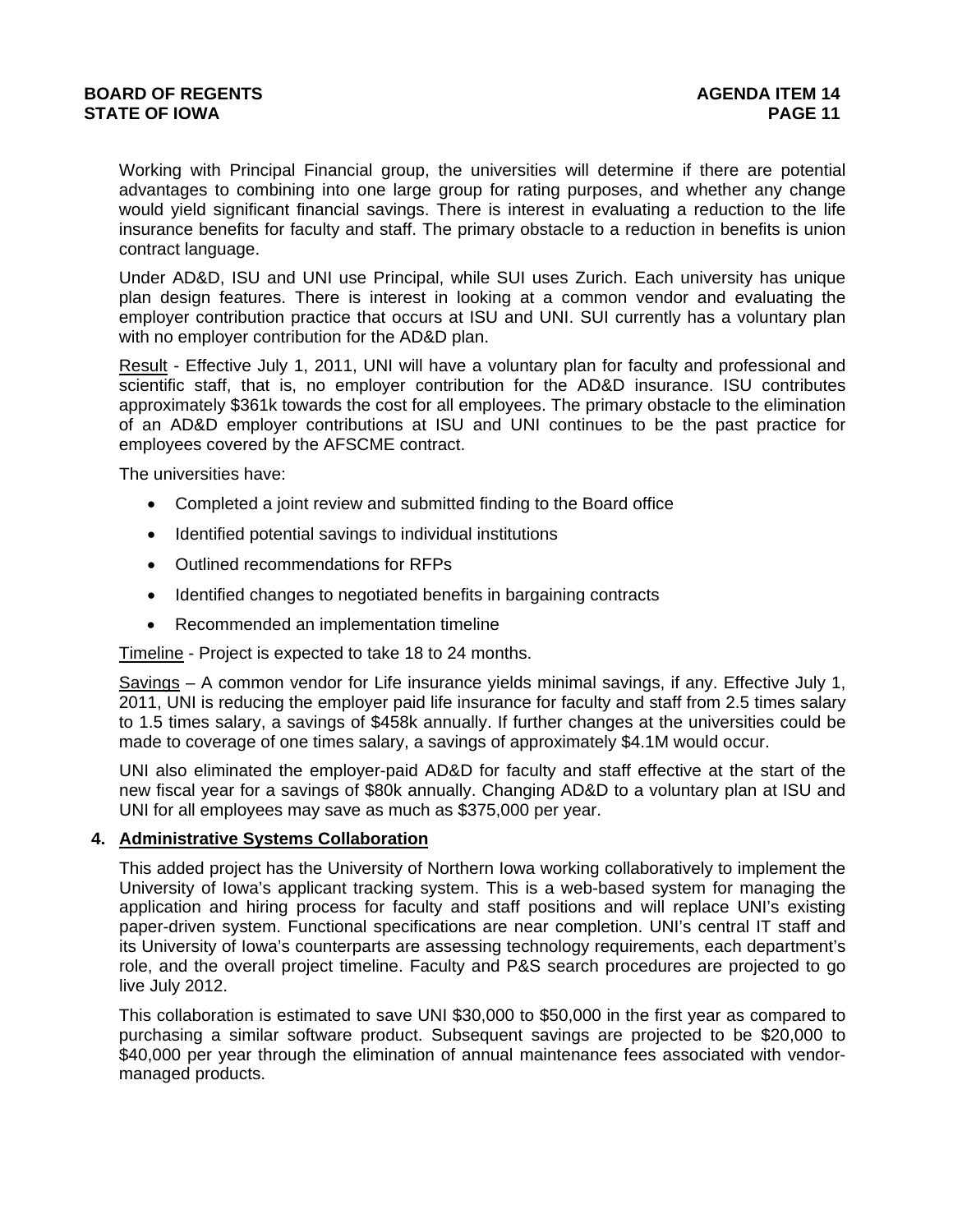# **FACILITIES**

University facilities staff engages in effective facilities and utilities collaborations and consolidations regularly.

#### Project Update:

### **1. Standing Contracts for Equipment**

Project - Equipment and services used by all of the Regent institutions includes custodial equipment, lawn equipment, maintenance tools, valves, meters, high voltage cables, limestone, ash disposal, engineering services, recycling services, etc. By identifying the types of tools and equipment purchased, and combining quantities for bids in collaboration with purchasing operations, the universities may be able to achieve lower prices and quantity discounts based on total estimated purchase volume.

Result –

Fuel - The Regent universities each have EPA requirements for fuels used to generate heat, cooling and electricity specific to the specific boilers in each university's utility plant. UNI, ISU and SUI dispose of coal combustion ash at the same location and the difference in costs are for the transportation element. Coal blends are specific to each University and are determined by the Title V permit. Each university purchases limestone from the same vendor and although there is not one contract, it's been determined that the pricing would be the same if there was one collective contract for purchase.

Maintenance, repair and Operation (MRO) - Repair parts are specific to each power plant and there does not appear to be a benefit for a standing contract given the differences in the boilers. Support equipment for the Utilities operations are either purchased through a competitive bid process or from the equipment manufacturer if it is a specialized item. Reported under the Purchasing section is a contract for MRO awarded to WW Grainger resulting in a savings of \$150,000.

#### **2. Electronic Bid Documents**

Project - The trend in the market has been to move to electronic bid documents and away from printed sets. Savings may be realized if bidders are provided with electronic documents downloaded from a web site. Significant savings are anticipated from vendor and specialty contractors who only need to print a few pages for their bids. This project assessed best practices at peer institutions, the market's receptiveness to change, and the potential cost savings. This would require a revision to the Iowa Code.

Result - Iowa Code 26.3 stipulates that a governmental entity shall ensure sufficient paper copies of plans, specifications and estimated total costs of the proposed improvements. During the 2009 legislative session, Master Builders of Iowa (MBI) worked to have paper plans distributed to prospective bidders at no charge; their efforts resulted in the signing of Senate File 2387 on April 26, 2010 that put this into law. The Board of Regent institutions comply with this code. Collectively, over \$700,000 was spent in 2009, and the institutions are on track to spend over \$1 million in 2010 to provide paper plans and specifications to prospective bidders.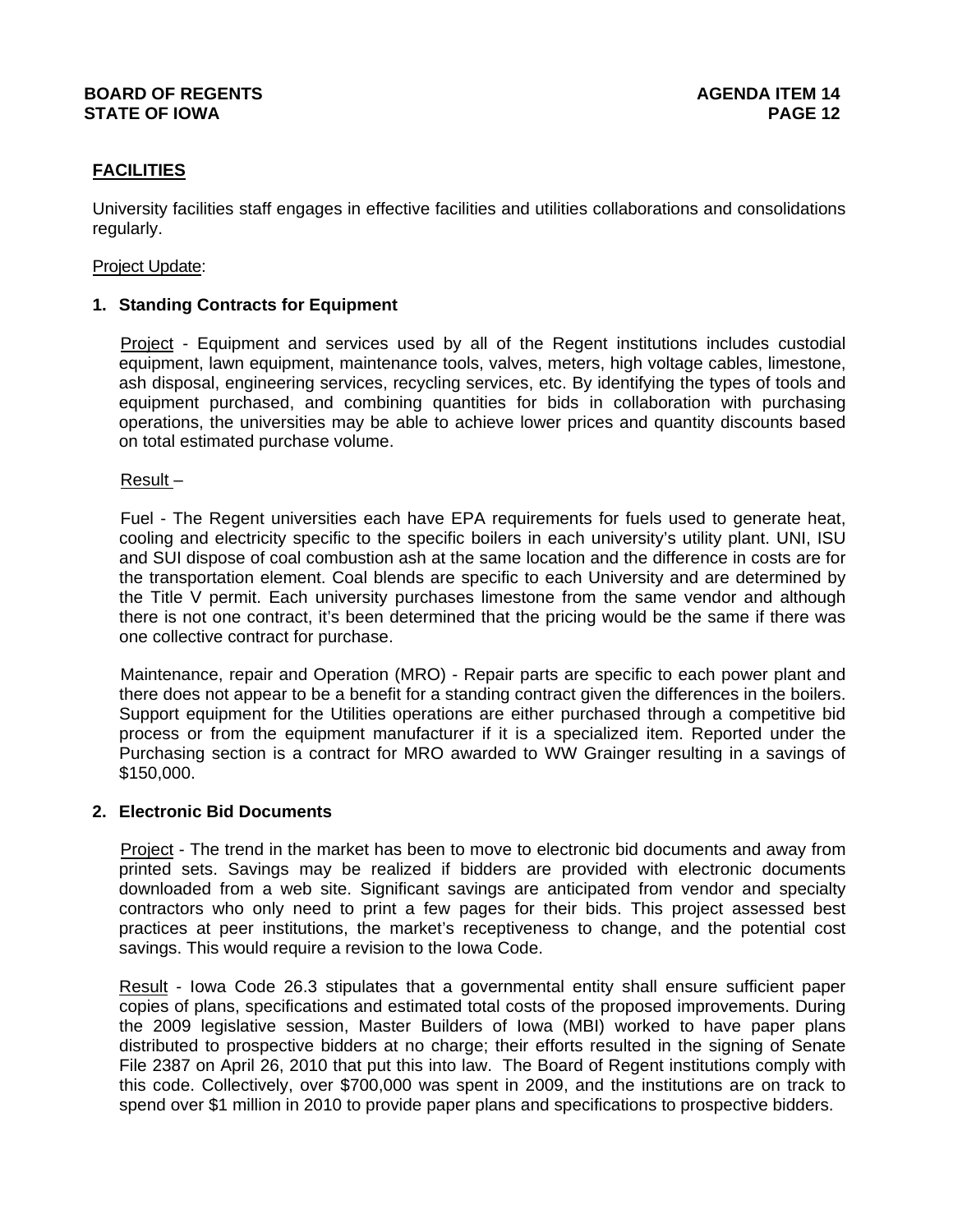The institutions each manage their process for providing paper plans to prospective bidders a little differently; ISU has an in-house printing service, SUI has an outside vendor printing service and UNI has its Design Professionals provide the plans and specifications to prospective bidders. All institutions have the capability to provide plans and specifications electronically to prospective bidders, and all are currently uploading plans and specifications to *iSqFt* website per the request of MBI. This website, *iSqFt*, is considered to be a comprehensive online preconstruction management service by MBI and offers contractors the ability to distribute project documents, perform take-offs for bid preparation, print documents and/or save documents.

Current status:

- (1) Paper plans are still requested by many and are required by state law. Contractors are not ready to give up paper, but want the convenience and new tools associated with electronic documents.
- (2) Regent institutions and the industry are moving to more electronic forms of document management including BIM, 3-D modeling, submittal exchange, Microsoft Projects scheduling, pay applications, change orders, bidding, etc.
- (3) Resources are needed to educate and support electronic document systems. Maintaining both paper and electronic systems does not save the Regents money, and could slow down the pace at which progress can be made with electronic systems.
- (4) SUI is working on a new RFP for printing services, and will be incorporating options for electronic documents. It is also planning to do more to educate contractors/vendors about the cost to the University of requesting documents when they don't need them.

### **3. Alternate Delivery**

Project - Iowa is one of only a few states solely requiring a design-bid-build process for public capital improvement projects. There has been a significant shift in the manner in which many projects are constructed from the traditional design-bid-build to integrated delivery methods, including design-build and construction management at risk. The five states that adjoin and surround Iowa have statutes that allow the use of alternative delivery systems, and the majority of U.S. states allow the use of construction delivery methods other than design-bid-build.

The universities looked at multiple delivery strategies to see if they might improve the efficiency and productivity of the design and construction process, maximize the value of construction investments, shorten project timelines and better manage risk as a way to minimize costs. Currently, Iowa Code requires the Board of Regents institutions to procure construction services over \$100,000 by the design-bid-build method. This method serves most projects well and it is expected that the majority of the projects will continue to be constructed using this approach. However, there are instances where this process may not provide the best value for the Regents Institutions due to the size, complexity, specialized nature, or schedule of the project.

Additional delivery strategies would allow the universities to use a "best fit" approach to meet the needs of a wide variety of construction types and customer requirements. Facilities Management staff explored integrated project delivery, design-build, construction manager-at-risk, job order contracting, and other delivery methods used in higher education throughout the country.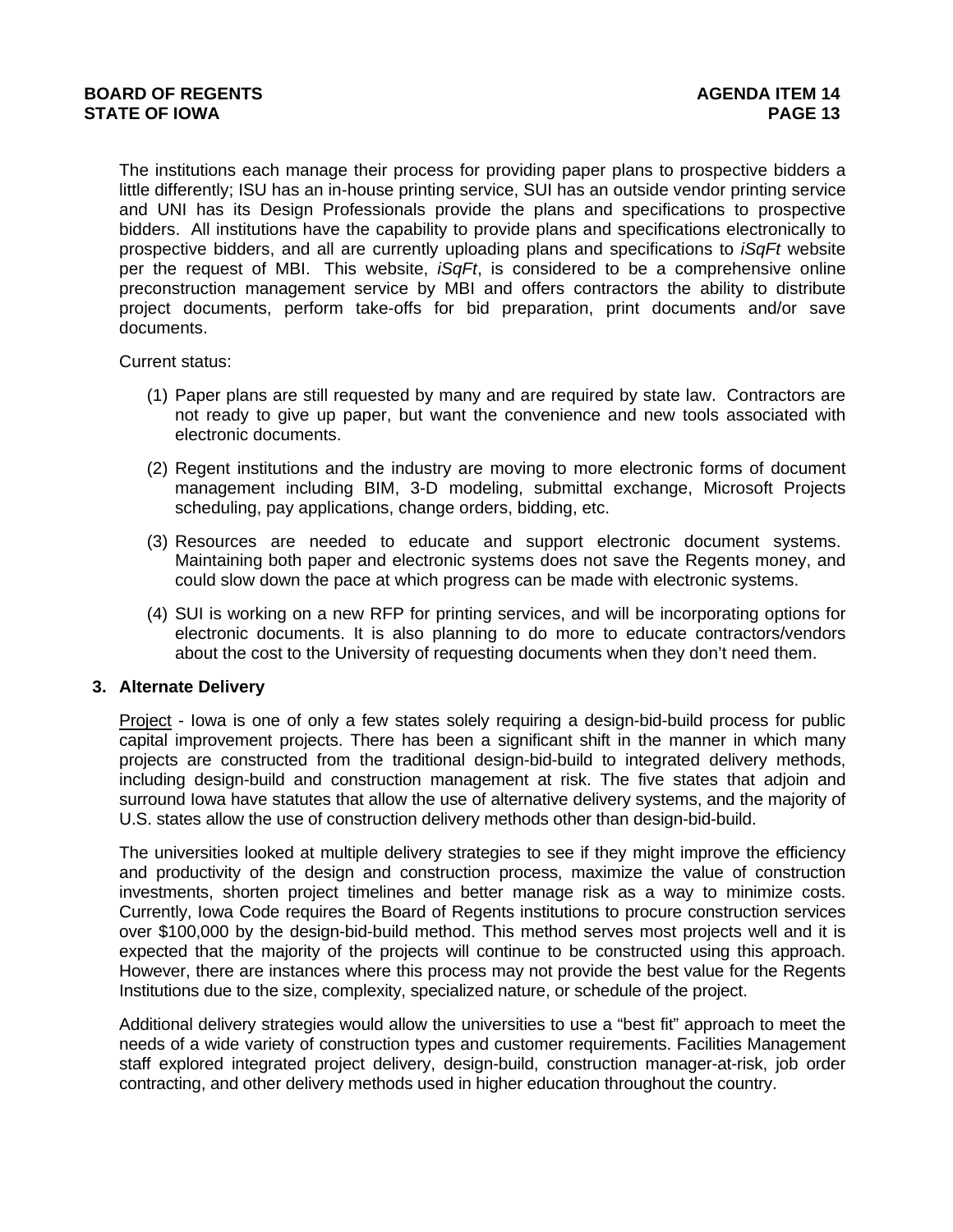Use of alternate delivery systems would:

- Provide options for delivering work on an accelerated schedule where project needs do not allow design to be completed before the start of construction.
- Allow participation of construction professionals in the pre-construction phases to take advantage of their knowledge of construction means and methods, current material and labor costs, material availability, industry workload, etc. during the preparation of contract documents, with the goal of optimizing the balance between construction cost, construction quality, and construction schedule.
- Allow the procurement of construction services on a qualification or value basis where specialized knowledge or expertise is required.
- Maximize the participation of Iowa based contractors by packaging the work appropriately on large or specialized projects where participation by Iowa contractors might otherwise be limited.
- Provide for continuity of management when schedule constraints, cash flow or other considerations dictate a phased schedule and prevent the award of a single prime contract.
- Allow the Board of Regents institutions to take maximum advantage of advances in technology and project collaboration methods such as building information modeling.

The combined annual expenditures on capital project construction at the University of Iowa, Iowa State University and the University of Northern Iowa are in excess of \$200 million. If alternative delivery systems are properly applied, cost savings may be realized by improving the effectiveness and efficiency of the project design and construction processes; these savings may be realized both on a first cost and life cycle cost basis. A conservative estimate is that overall costs could be reduced by 2 to 3%. This does not include any potential increases in grant revenue that may be realized by improving competiveness with other institutions.

The 2010 General Assembly capital appropriations bill, SF 2389, included a request of the legislative council to establish an interim study committee on alternative project delivery at the Regent institutions. This interim study committee was not funded and did not meet.

The Regent universities would like to support the General Assembly in pursuing a study committee in the 2012 General Assembly. The exploration of the expansion of construction delivery methods is anticipated to take three to six months from the conclusion of the interim study committee process but may be impacted by the nature of the findings.

This item would require a revision to the Iowa Code Chapters 262.34 and 573 to allow selection of a project team on qualification or value based methods in addition to the lowest responsible bidder basis. Corresponding revisions to Chapter 9 of the Board of Regents policy manual would also be required.

Savings - Cost savings of \$5 million per year are possible.